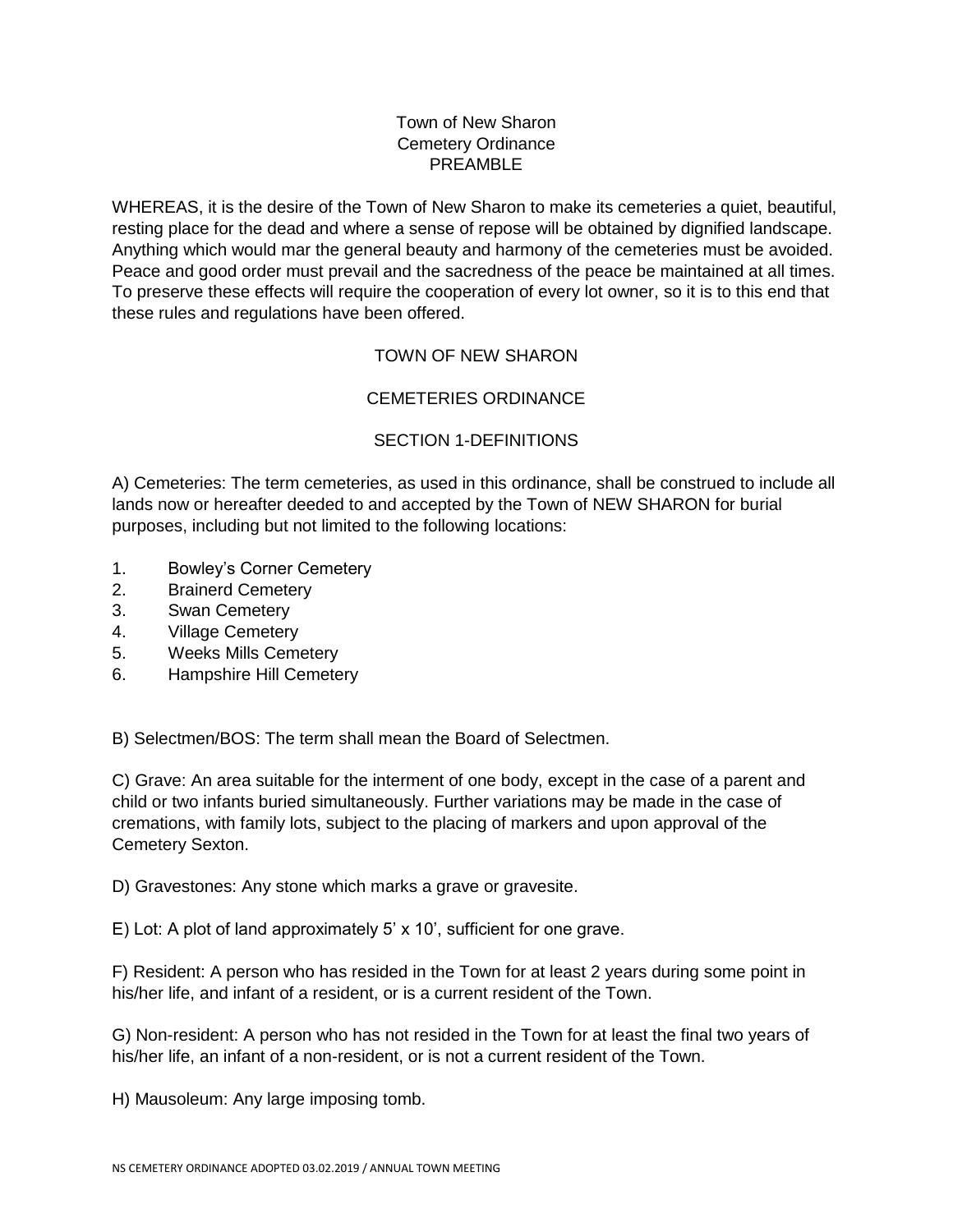I) Cenotaph: A monument or empty tomb honoring a person buried elsewhere.

## SECTION 2-LOT OWNERSHIP

1) RIGHT OF BURIAL: The term owner of lot shall mean an individual who, whether through purchase, grant or transfer, acquired the right and privilege of burial of the dead, of constructing mausoleums and of erecting cenotaphs or other monuments or ornaments in accordance with the provisions of this ordinance as it exists or may hereafter be amended.

2) TRANSFER: The granting, transfer and sale of lots in municipal cemeteries shall be under the control of the Cemetery Sexton subject to the rules and regulations adopted by a vote of the Town and under the general supervision of the Board of Selectmen. Owners transferring, granting or selling lots in municipal cemeteries must obtain the consent of the Cemetery Sexton and a Certificate of Transfer from the Board of Selectmen.

3) PURCHASE: Any individual wishing to purchase a cemetery lot shall apply to the Board of Selectmen and then select from those lots available the lot he/she desires to purchase. Upon having made a lot selection, the lot sale will be made and deed issued. A receipt from the Town Treasurer will serve as the right of burial. If the grave purchased requires ledge removal, the purchaser may pay any extra charges required, or the grave may be exchanged for another available grave.

## SECTION 3-SELECTMEN TO SUPERVISE CARE OF CEMETERIES

Care of public cemeteries and lots therein shall be under the supervision of the Board of Selectmen which are authorized to engage personnel and provide by purchase or contract necessary equipment and supplies. The payment of monies to implement this section shall be made from Town Appropriation, Sale of Lots, and Perpetual Care deposits.

#### SECTION 4-CEMETERY SEXTON

1) APPOINTMENT: The Cemetery Sexton shall be appointed by the Board of Selectmen. The Sexton shall serve until removed by the action of the Board of Selectmen. He/She shall be responsible to the BOS for the control and management of all municipal cemeteries, for the direction of all assistants under his/her direct supervision, and for the administration of the Cemetery Ordinance adopted by the Town of NEW SHARON. The Sexton or his designee is expected to attend every interment.

2) AUTHORITY: The Sexton or his designee has the authority to enter upon any lot with the necessary equipment for the purpose of improving the appearance and condition of the lot and the general appearance of the cemetery; to remove any object that may have been placed contrary to the regulations of the cemetery; to remove any dead or dangerous tree, shrub, vine, or neglected fence railing or enclosures; to remove any floral design or pieces which at the discretion of the Cemetery Sexton have become unsightly. Any floral design or pieces not removed by end of the calendar year, each year, may be removed by the Sexton, or his/her designee.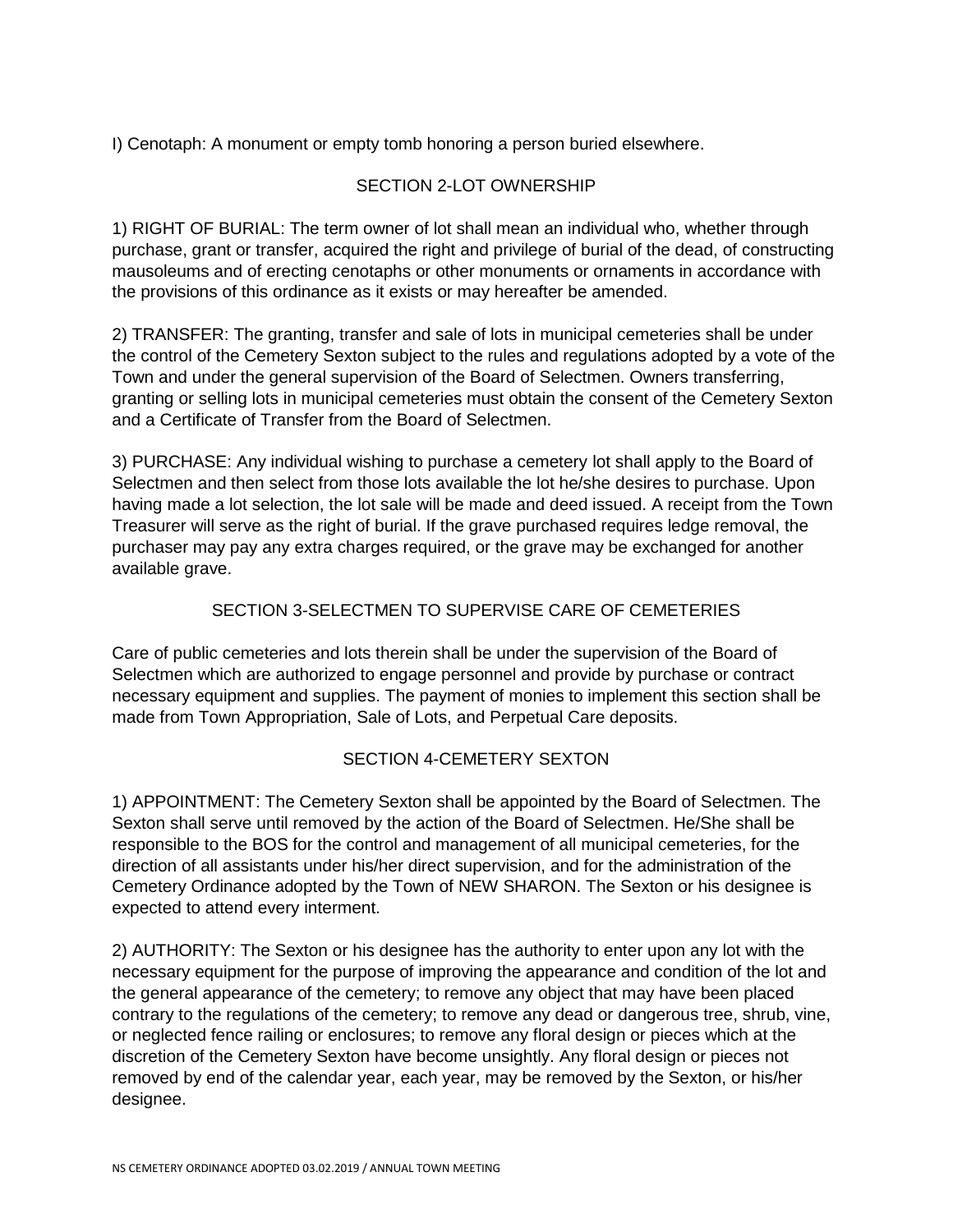# SECTION 5-CARE OF CEMETERY

1) ANNUAL CARE: Any person who purchases a lot is required to pay the Town Treasurer the sum established in accordance with this ordinance as a reasonable amount for the care of said lots. The Care of cemeteries shall include the cutting of the grass on the lot at reasonable intervals, the raking and cleaning of the lot, and such work as may be necessary to keep the grave in a neat condition, and for the care and maintenance of the cemetery, but shall not include maintenance or repair of any monuments nor the planting of flowers or shrubs upon any lot.

#### SECTION 6-REGULATIONS FOR IMPROVING LOTS

1) ENCLOSURES: No enclosure of any nature, such as fences, copings, hedges or ditches shall hereafter be erected on these lots.

2) GRADE: Grave mounds shall not be allowed. Any lot purchases after enactment of this ordinance shall not be raised above the established grade.

3) TREES, SHRUBS, ETC.: No trees or shrubs shall be planted or removed without the consent of the Cemetery Sexton. If any trees or shrubs, in or upon any lot in any Town Cemetery which, in the judgment of the Sexton, by means of their roots, branches, or otherwise, become detrimental to the adjacent grounds or unsightly or inconvenient to the general public, the Town shall have the right to enter upon the premises and remove such trees or shrubs or any part thereof.

4) GRAVESTONES: All headstones and monuments shall have a foundation. All Markers shall be no more than 3 1/2 feet in length and shall be flush with the surface of the ground and may not require a foundation. The location of all gravestones and construction of foundations shall meet the approval of the Cemetery Sexton.

5) PERMITTED AND PROHIBITED ACTIVITIES: Lot owners may improve, cultivate and care for their lots and existing trees, shrubs, and plants, in accordance with the ordinance and may set out in sound wood, concrete or metal containers, plants or flowers of such kind or size as do not interfere with the adjacent lots. Owners shall not change the grade of any lot or interfere in any way with the general plan of landscaping of cemeteries nor add any material to his/her lot which is considered by the Sexton to be unfit for the cultivation of grass.

6) APPLICATION OF ORDINANCE TO UNDERTAKERS, ETC.: Undertakers, monumental concerns, contractors, florists or other individuals or corporations working within the cemetery must comply with this ordinance. All work done by such individuals or concerns is to be performed under the supervision of, and meet the approval of, the Cemetery Sexton.

7) VAULTS: The casket shall be enclosed in permanent outside container. The following are considered permanent outside containers: Concrete Boxes, concrete, copper or steel burial vaults; and sectional concrete crypts.